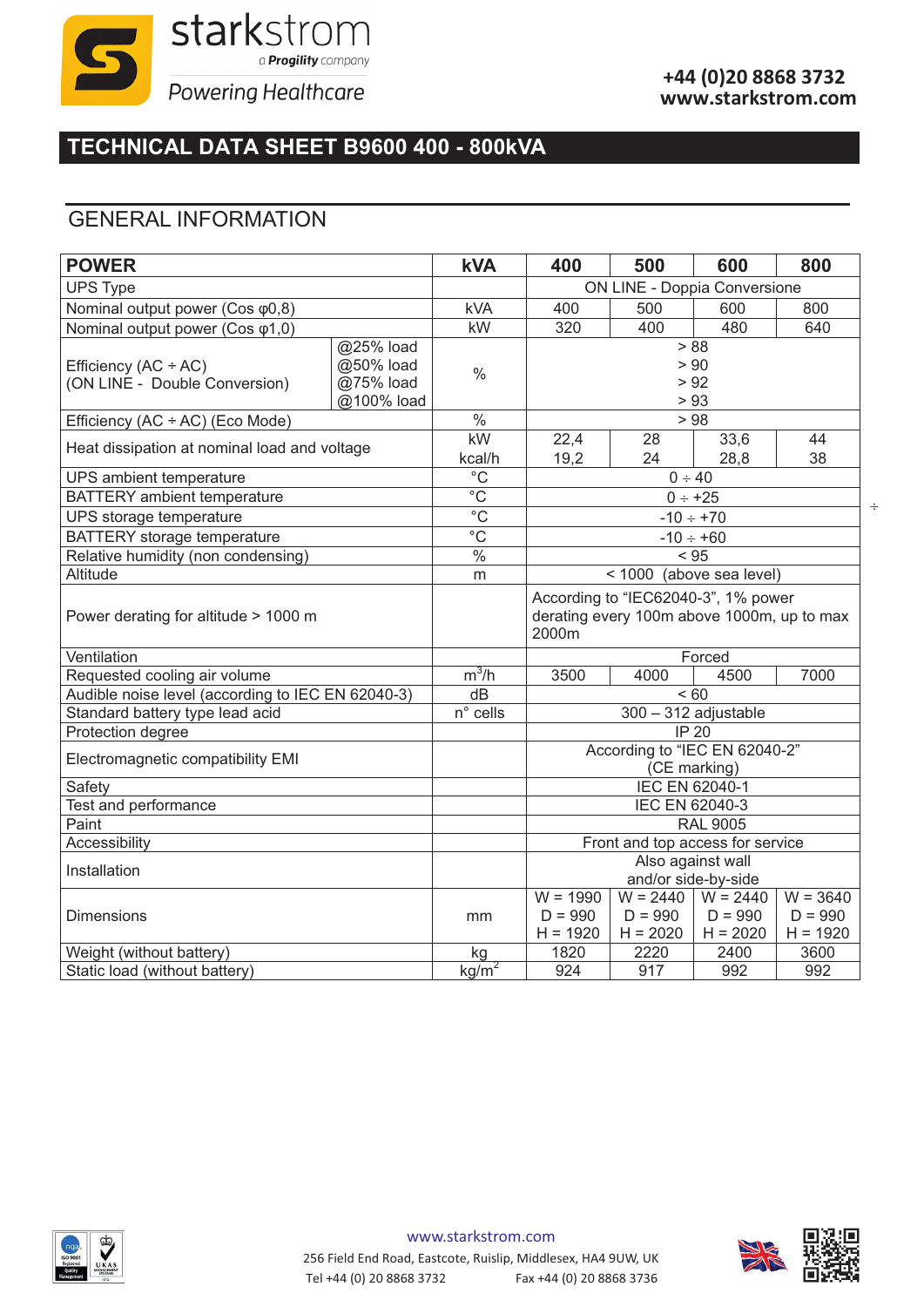| Input/Output cable connection      | <b>Bottom Side</b>                            |
|------------------------------------|-----------------------------------------------|
|                                    | (Top Side on Request)                         |
| Transport                          | Base provided for forklift handling           |
| <b>Transport mechanical stress</b> | According to "IEC EN 62040-3"                 |
| Design Standards                   | "IEC EN 62040"                                |
|                                    | "ISO 9001:2008"                               |
| Free contact interface             | Standard per remotizzare i seguenti contatti: |
|                                    | EPO - MBCB - BCB - DIESEL MODE                |
| Serial communication interface     | Standard: RS232 - USB                         |
|                                    | Optional: RS485 (Mod-Bus protocol)            |
| Parallel configuration (optional)  | Up to 5+1 (redundant parallel)                |
|                                    | Up to 6 (power parallel)                      |

#### BLOCK DIAGRAM



- 1. Input mains (separate for by-pass and rectifier)
- 2. Rectifier and battery charger
- 3. External battery
- 4. Inverter
- 5. Emergency line (by-pass) with optional backfeed contactor
- 6. Inverter (SSI) and by-pass (SSB) static switch

It is possible to install an external Manual Bypass, either in matching cubicle or in wall mounted box (bypass switch auxiliary contact must be connected to UPS related input port for status monitoring).

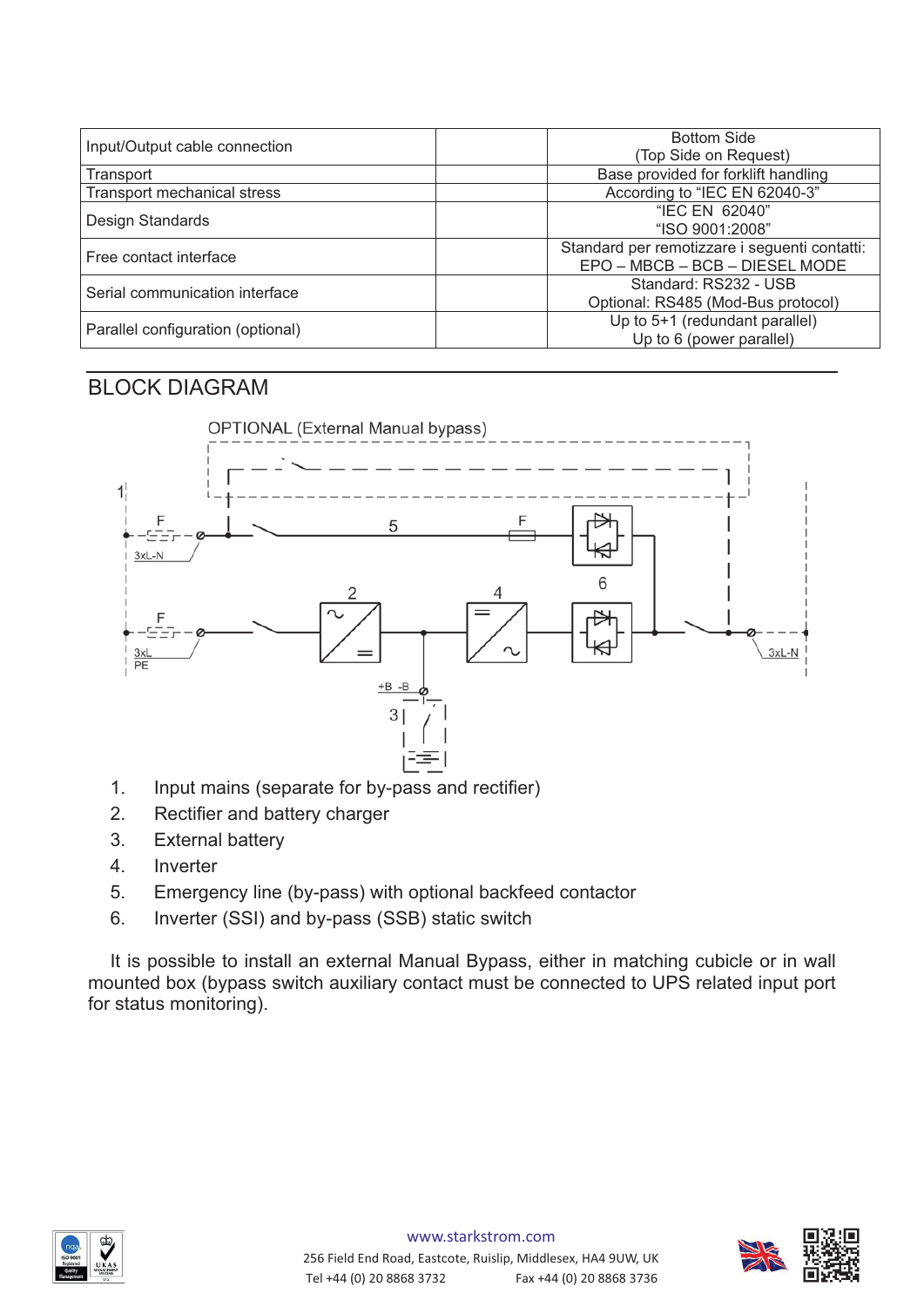## UPS INPUT: RECTIFIER AND BATTERY CHARGER

| <b>POWER</b>                               |            | <b>kVA</b>    | 400                      | 500 | 600 | 800  |
|--------------------------------------------|------------|---------------|--------------------------|-----|-----|------|
| Triphase<br>Input                          |            |               |                          |     |     |      |
| Nominal input voltage                      |            | Vac           | <b>400 VAC</b>           |     |     |      |
| Range                                      |            | $\%$          | $-20/115$                |     |     |      |
| Input frequency                            |            | Hz            | $50 - 60$                |     |     |      |
| Range                                      |            |               | ±5                       |     |     |      |
| Input power factor                         |            |               | > 0.99                   |     |     |      |
|                                            | @25% load  |               | < 10                     |     |     |      |
| Input current THD at nominal voltage       | @50% load  | $\frac{0}{0}$ | < 7                      |     |     |      |
| and THDV $< 0.5$                           | @75% load  |               | < 5                      |     |     |      |
|                                            | @100% load |               | $<$ 3                    |     |     |      |
| DC output voltage accuracy                 |            | $\frac{0}{0}$ | ±1                       |     |     |      |
| DC output voltage ripple                   |            | $%$ rms       |                          |     |     |      |
| Battery recharging characteristic          |            |               | <b>IU (DIN 41773)</b>    |     |     |      |
| Maximum recharging current                 |            |               |                          |     |     |      |
| - at nominal load                          |            | A             | 60                       | 80  | 80  | 120  |
| - with DCM function (max current)          |            |               | 100                      | 100 | 100 | 100  |
| AC-DC converter type                       |            |               | PFC IGBT                 |     |     |      |
| Input protection                           |            |               | <b>Fuses</b>             |     |     |      |
| Nominal current absorbed from mains        |            | A             | 500                      | 620 | 750 | 1000 |
| (at nominal load and battery charged)      |            |               |                          |     |     |      |
| Maximum current absorbed from mains        |            | A             | 560                      | 700 | 820 | 1120 |
| (at nom. load and max. recharging current) |            |               |                          |     |     |      |
| Sectable walk-in                           |            | sec           | Sectable from 5" to 30"  |     |     |      |
| Sectable hold-off                          |            | sec           | Sectable from 1" to 300" |     |     |      |

# **BATTERY**

| <b>POWER</b>                                            | <b>kVA</b> | 400                                                  | 500 | 600  | 800  |
|---------------------------------------------------------|------------|------------------------------------------------------|-----|------|------|
| Type (standard) other on request                        |            | Lead Sealed<br>maintenance free                      |     |      |      |
| Number of Cells                                         |            | $300 - 312$ adjustable                               |     |      |      |
| Floating voltage at 25°C                                | <b>Vdc</b> | 680 for 300 cells, 707 for 312 cells<br>(adjustable) |     |      |      |
| Minimum discharge voltage                               | Vdc        | 496 for 300 cells, 516 for 312 cells<br>(adjustable) |     |      |      |
| Inverter input power (at nominal Load)                  | kW         | 336                                                  | 420 | 500  | 672  |
| Inverter input current<br>(at nominal load-minimum Vdc) | A          | 680                                                  | 850 | 1020 | 1360 |
| Battery Protection (external to the UPS)                |            | Wall mounted fuse box on request                     |     |      |      |
| <b>Battery Test</b>                                     |            | Included as standard                                 |     |      |      |

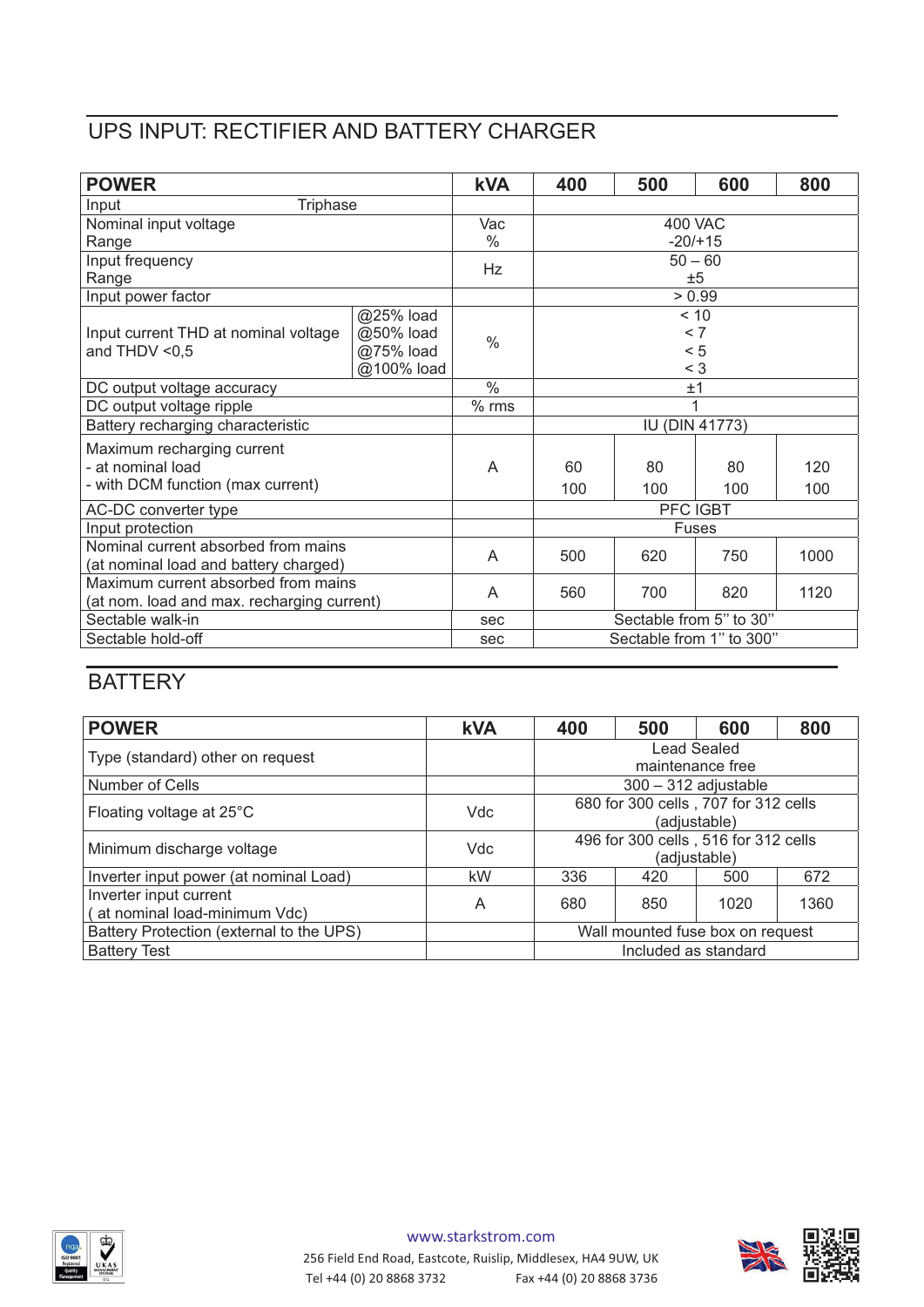### UPS OUTPUT: INVERTER

| <b>POWER</b>                                                                                                                                                                                                                                                                                                                |                                                   | <b>kVA</b>                                           | 400                                                                                                                 | 500                                         | 600        | 800         |
|-----------------------------------------------------------------------------------------------------------------------------------------------------------------------------------------------------------------------------------------------------------------------------------------------------------------------------|---------------------------------------------------|------------------------------------------------------|---------------------------------------------------------------------------------------------------------------------|---------------------------------------------|------------|-------------|
| Inverter Bridge                                                                                                                                                                                                                                                                                                             |                                                   |                                                      | (High Frequency PWM.)<br><b>IGBT</b>                                                                                |                                             |            |             |
| Nominal output power (Cosφ 0,8)                                                                                                                                                                                                                                                                                             |                                                   | <b>kVA</b>                                           | 400                                                                                                                 | 500                                         | 600        | 800         |
| Nominal output power (Coso 1,0)                                                                                                                                                                                                                                                                                             |                                                   | kW                                                   | 320                                                                                                                 | 400                                         | 480        | 640         |
| Efficiency ( $DC \div AC$ )                                                                                                                                                                                                                                                                                                 | @25% load<br>@50% load<br>@75% load<br>@100% load | $\%$                                                 | $\overline{90}$<br>92<br>94<br>95                                                                                   |                                             |            |             |
| Output                                                                                                                                                                                                                                                                                                                      |                                                   |                                                      | Three-phase + Neutral                                                                                               |                                             |            |             |
| Nominal Output Voltage (selectable)                                                                                                                                                                                                                                                                                         |                                                   | $\overline{Vac}$                                     | 380-400-415                                                                                                         |                                             |            |             |
| <b>Output Voltage Stability</b><br>- Static (Balanced Load)<br>- Static (Unbalanced Load)<br>- Dynamic (Step Load $20\%$ 100% $\Box$ 20%)<br>- Output Volt. Recovery Time(after step load)<br>- IEC EN 62040-3<br><b>Phase Angle Accuracy</b><br>- Balanced Load<br>- 100% Unbalanced Load<br>Output Frequency (selectable) |                                                   | $\%$<br>$\frac{0}{0}$<br>$\%$<br>ms<br>$\circ$<br>Hz | ±1<br>± 2<br>± 5<br>< 20<br>Class 1<br>±1<br>±1<br>$50 - 60$                                                        |                                             |            |             |
| <b>Output Frequency Stability</b><br>- Free Running Quartz Oscillator<br>- Inverter Sync. with Mains<br>- Slew rate                                                                                                                                                                                                         |                                                   | Hz<br>Hz<br>Hz/s                                     | ± 0,001<br>± 2 (other on request)                                                                                   |                                             |            |             |
| Nominal Output Current (@ 400 Vac output)<br>$-Cos\varphi$ 0,8<br>$-Cos\varphi$ 1                                                                                                                                                                                                                                           |                                                   | A                                                    | 590<br>460                                                                                                          | 720<br>580                                  | 860<br>720 | 1180<br>920 |
| <b>Overload Capability</b>                                                                                                                                                                                                                                                                                                  |                                                   |                                                      | $10$ min<br>1 min<br>10 <sub>s</sub>                                                                                | $>100\%125\%$<br>$>125\%150\%$<br>>150%199% |            |             |
| <b>Short Circuit Current</b>                                                                                                                                                                                                                                                                                                |                                                   | A                                                    | 690                                                                                                                 | 870                                         | 1080       | 1380        |
| <b>Short Circuit Characteristic</b>                                                                                                                                                                                                                                                                                         |                                                   |                                                      | Elect. short circuit protection, current limited<br>at 1.5 times nominal current.<br>Automatic stop after 5 seconds |                                             |            |             |
| Selectivity                                                                                                                                                                                                                                                                                                                 |                                                   |                                                      | Within 1/2 cycle (Fuse gl 20% In)                                                                                   |                                             |            |             |
| Output Waveform                                                                                                                                                                                                                                                                                                             |                                                   |                                                      | Sinusoidal                                                                                                          |                                             |            |             |
| Output Harmonic Distortion                                                                                                                                                                                                                                                                                                  |                                                   |                                                      |                                                                                                                     |                                             |            |             |
| - Linear Load<br>- Non Linear Load<br>- IEC EN 62040-3                                                                                                                                                                                                                                                                      |                                                   | $\frac{0}{0}$                                        | < 1<br>< 5<br>Fully compliant                                                                                       |                                             |            |             |
| Max Crest Factor without derating                                                                                                                                                                                                                                                                                           |                                                   |                                                      |                                                                                                                     | 3:1                                         |            |             |

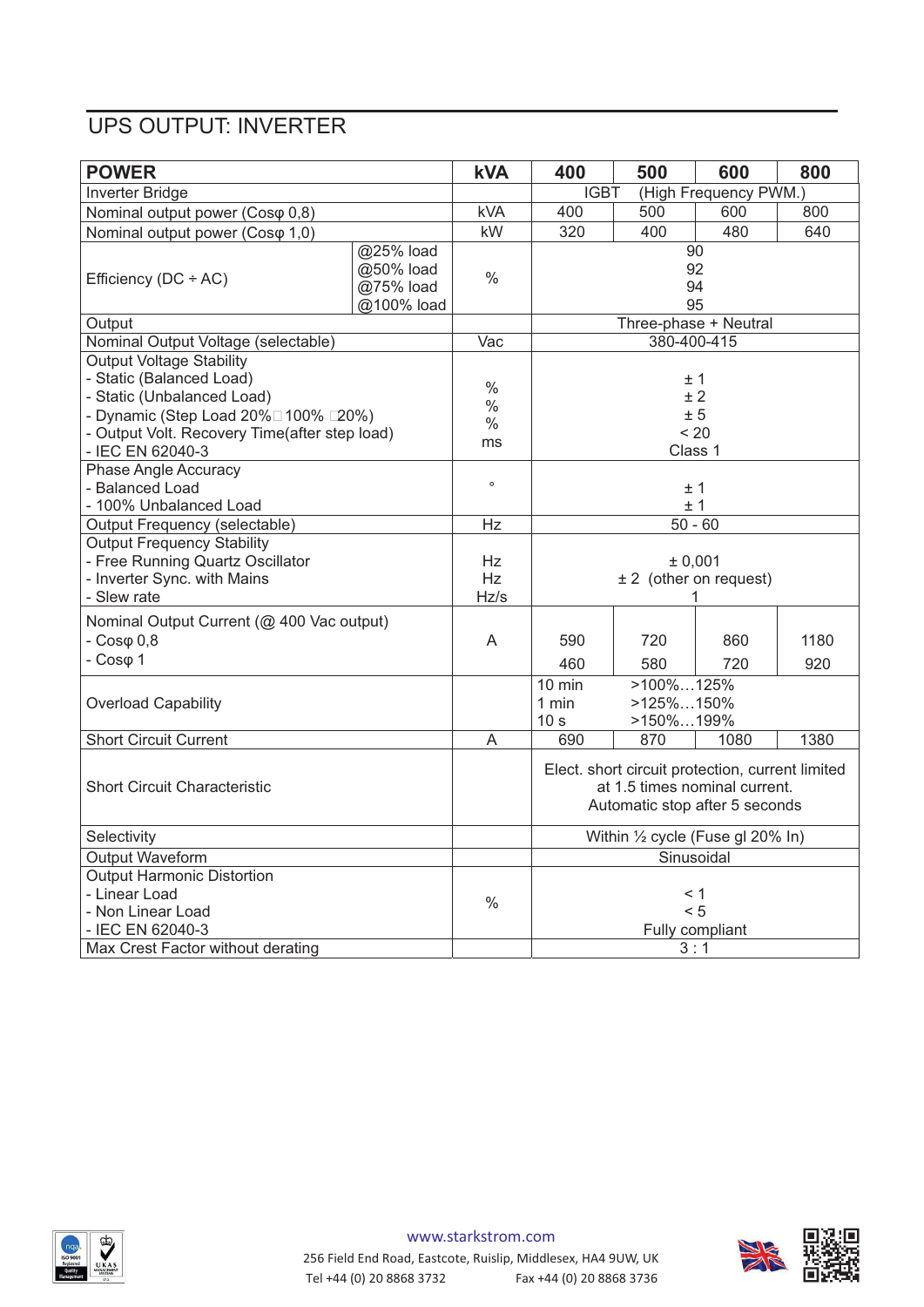# UPS OUTPUT: BY PASS

| Automatic static by-pass                           |               | <b>Electronic Thyristor Switch</b>                                                                                |
|----------------------------------------------------|---------------|-------------------------------------------------------------------------------------------------------------------|
| Protection                                         |               | <b>Fuses</b>                                                                                                      |
| <b>Bypass</b>                                      | Vac           | Triphase + Neutral                                                                                                |
| Nominal Voltage (selectable)                       | Vac           | 380-400-415                                                                                                       |
| Range                                              | $\frac{0}{0}$ | ±10                                                                                                               |
| Nominal Frequency (selectable)                     | Hz            | 50-60                                                                                                             |
| Range                                              | $\%$          | $\pm$ (1÷5) adjustable                                                                                            |
| Transfer mode                                      |               | Without break                                                                                                     |
| Transfer inverter $\rightarrow$ automatic bypass   |               | In case of :<br>- Static Switch test<br>- Inverter test<br>- Inverter not operating<br>- Battery end of discharge |
| Retransfer automatic bypass $\rightarrow$ inverter |               | - Automatic<br>- Block on bypass after 6 transfers within 2<br>minutes, reset by front panel                      |
| <b>Overload Capability</b>                         | $\frac{0}{0}$ | 150 Continuously<br>1000 For 1 Cycle                                                                              |
| Manual By-Pass                                     |               | Option (external):<br>- Electronically controlled<br>- No break                                                   |